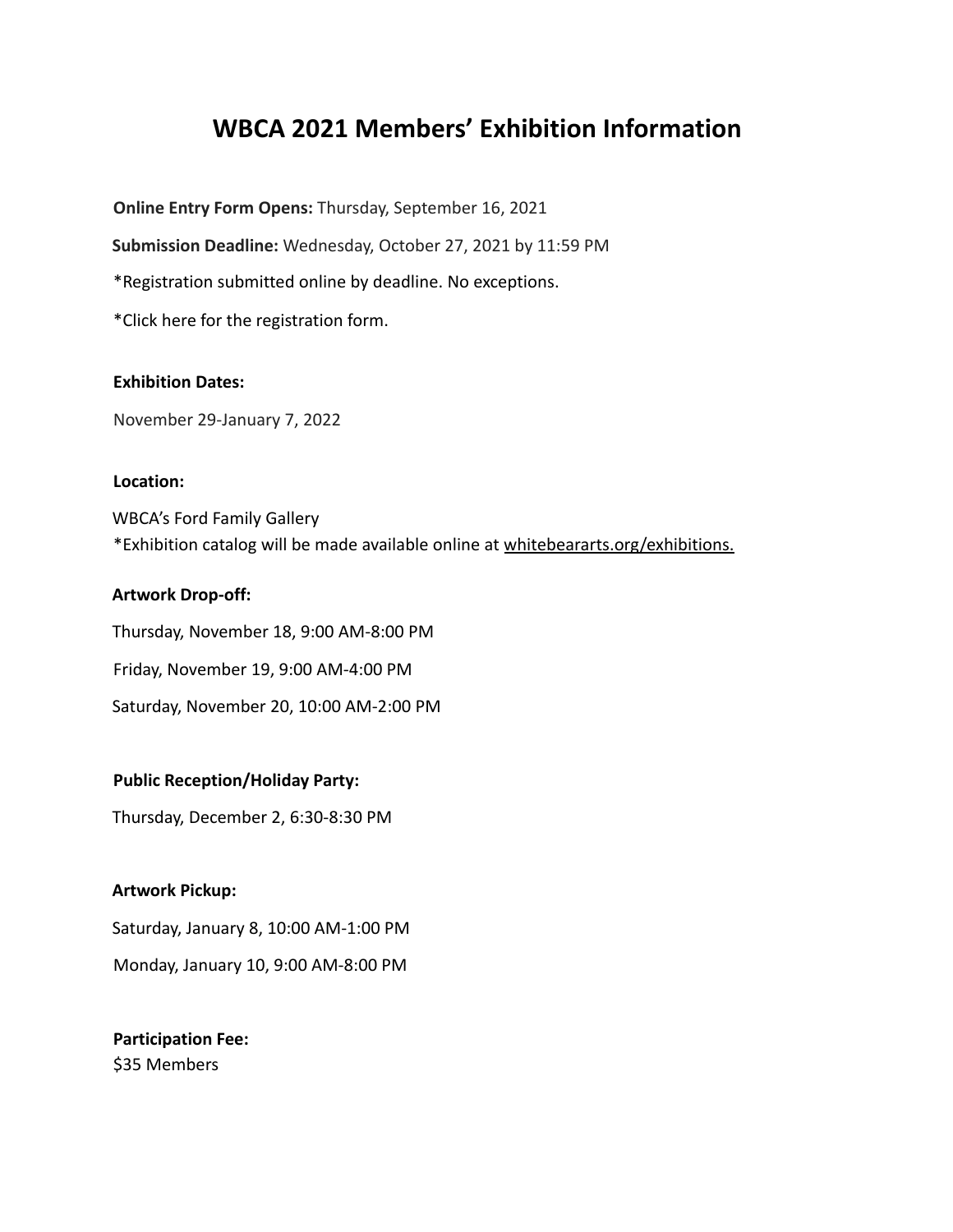# **Eligibility**

- All WBCA members in good standing as of Monday, October 27, 2021, may enter one piece.
- This is a non-juried exhibition.
- Recent 2D and 3D works, including but not limited to drawings, paintings, fiber, pottery, photography, and sculptures.
- All artwork must be original in composition and concept, and executed solely by the artist. Pieces deemed not original to the artist will be disqualified. Please do not enter the same piece of art in more than one of WBCA's annual exhibitions.
- Inappropriate subject matter is not acceptable. WBCA reserves the right to determine acceptability.
- All items must remain on view through the close of show. Artwork must be picked up
- during one of the times listed above. A late fee of \$15, plus \$5 per week, will be assessed for any items not picked up by 8:00 PM on January 10, 2022 (no exceptions).
- Artwork information provided on registration form is final. No changes allowed after the registration deadline.

## **Images**

- For the online exhibition and social media promotion, your work is viewed through the image you submit. Please submit a high quality image (.jpg, .jpeg, or .png) between 400 KB and 12 MB. Make sure you photograph your work and not the surroundings.
- 2D work should be photographed prior to matting/framing for the best quality. 3D work is allowed an additional image to show another side or detail of the work.

# **Conditions for Artwork**

● All hanging work must be properly framed (gallery wrap with no staples showing on the sides is also acceptable) and have a hanging wire. No sawtooth or photo hangers. Hanging wire should be 1/3 down from top of piece, not taut nor too much slack (the wire when pulled up should not be too close to the top edge). An identification label must be attached to the back of 2D works on the upper-left-hand corner and wherever feasible on 3D works.

● Oil/acrylic paintings must be framed unless the painting extends to the sides of the canvas. Exceptions include work that has been covered with wax or varnish. ● Drawings, prints, and watercolors must be under glass and framed. Exceptions include work that has been covered with wax or varnish.

● Photographs should be under glass and framed. Exceptions include photographs printed on metal or canvas if the photograph extends to the sides of the canvas. Other methods may be acceptable.